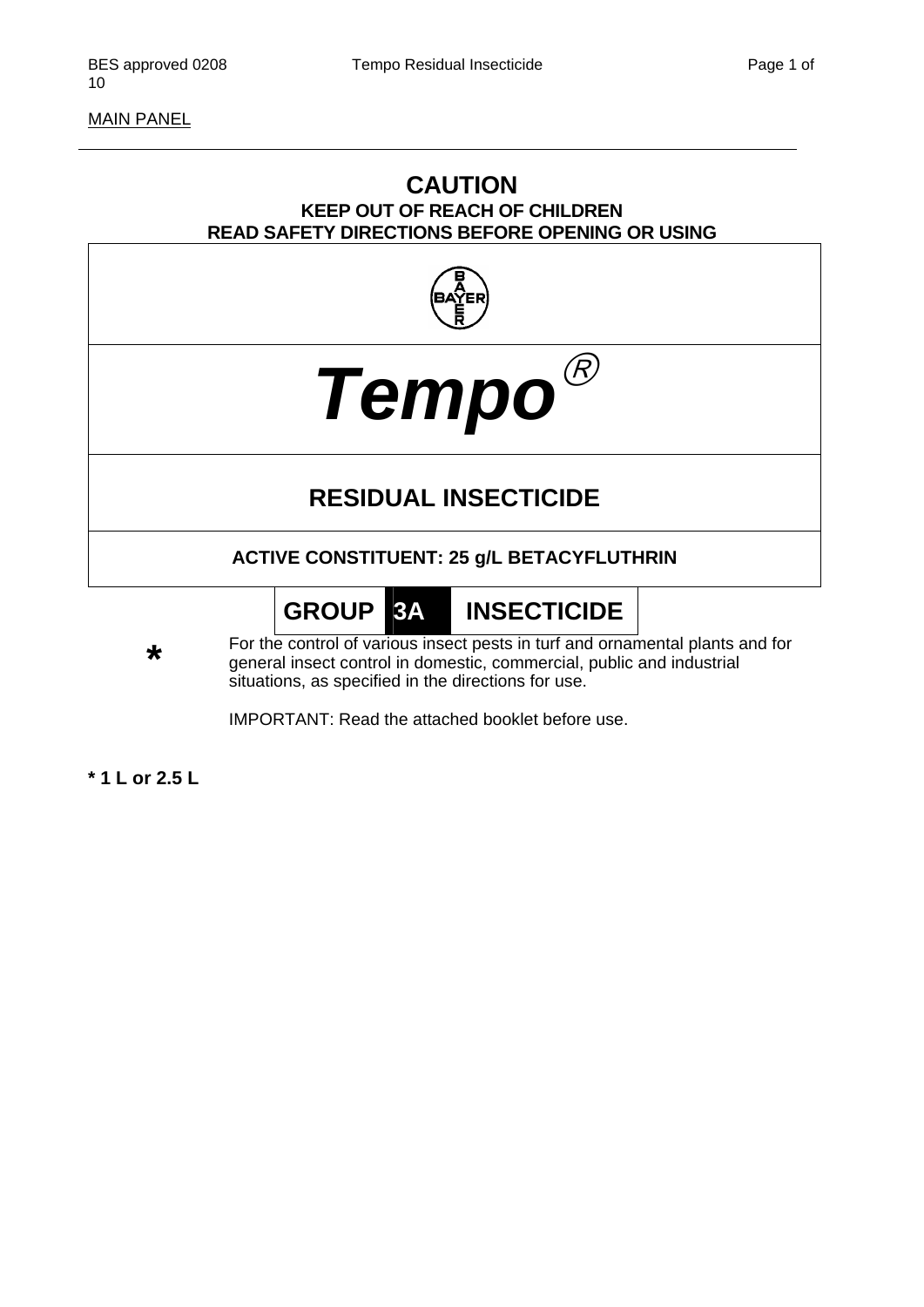Front page of booklet

#### **Caution Keep out reach of children Read Safety Directions before opening or using**

#### **TEMPO RESIDUAL INSECTICIDE Active constituent: 25 g/L Betacyfluthrin**

| <b>GROUP</b> | 3А | <b>INSECTICIDE</b> |  |
|--------------|----|--------------------|--|
|--------------|----|--------------------|--|

For the control of various insect pests in turf and ornamental plants and for general insect control in domestic, commercial, public and industrial situations, as specified in the directions for use.

**Storage and Disposal, Protection of Others:** Store in tightly closed, original container in a safe, well ventilated area, as cool as possible. Do not store for prolonged periods in direct sunlight. The method of disposal of the container depends on the container type. Read the "Storage and Disposal" instructions on the label that is attached to the container.

#### **SAFETY DIRECTIONS**

When using the prepared spray by hand-held equipment wear cotton overalls buttoned to the neck and wrist (worn over normal clothing) and a washable hat and elbow length PVC gloves. After use and before eating, drinking or smoking wash hands, arms and face with soap and water. After each days use wash gloves and contaminated clothing.

#### **RE-ENTRY**

Do not enter treated areas until the spray has dried.

#### **FIRST AID**

If poisoning occurs contact a doctor or Poisons Information Centre (Phone 131126) Remove from contaminated area. Apply artificial respiration if not breathing.

#### **MATERIAL SAFETY DATA SHEET**

Additional Information is listed in the Material Safety Data Sheet.

#### **Exclusion of Liability**

This product must be used strictly as directed, and in accordance with all instructions appearing on the label and in other reference material. So far as it is lawfully able to do so, Bayer CropScience Pty Ltd accepts no liability or responsibility for loss or damage arising from failure to follow such directions and instructions.

#### **IMPORTANT: READ THIS BOOKLET BEFORE USE**

TEMPO<sup>®</sup> is a Registered Trademark of Bayer.

Bayer Environmental Science A Business Group of Bayer CropScience Pty Ltd A.B.N. 87 000 226 022 391-393 Tooronga Rd East Hawthorn, Vic. 3123 Phone: (03) 9248 6888 Fax: (03) 9248 6800 Website: www.bayeres.com.au

Batch Number: DOM:

For 24 hour specialist advice in an emergency only phone 1800 033 111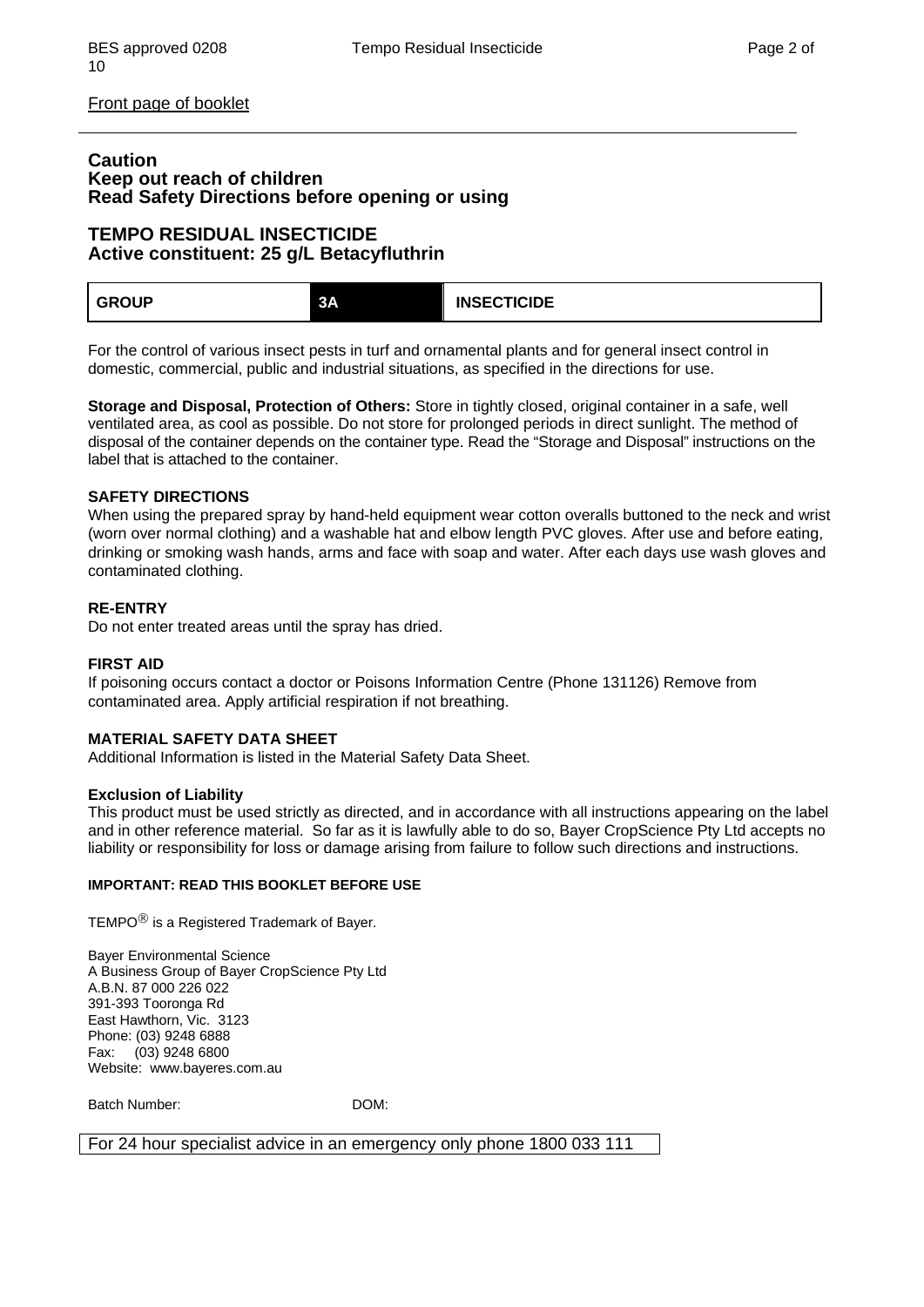Inside BOOKLET

#### **Directions for use: RESTRAINT**

DO NOT apply spray treatment outdoors if rain is imminent or if area is about to be irrigated (unless indicated in the directions below)

| <b>Situations</b>      | Rate             | <b>Pest</b>      | <b>Critical Comments</b>                                                                                |
|------------------------|------------------|------------------|---------------------------------------------------------------------------------------------------------|
| Domestic,              | Initial          |                  | For use on non-porous surfaces; apply at a rate                                                         |
| commercial,            | or               |                  | of 5 L of prepared spray per 100 $m2$ not                                                               |
| industrial and public  | Cleanout         |                  | exceeding the point of run-off.                                                                         |
| buildings:             | rate             |                  | For use on porous surfaces or for use through                                                           |
| - including food       | 10 mL/L          |                  | power equipment; apply at a rate of 10 L per 100                                                        |
| processing             |                  |                  | $m2$ of surface, not exceeding the point of run-off.                                                    |
| establishments,        |                  |                  |                                                                                                         |
| shops, factories,      | Maintenance      |                  |                                                                                                         |
| farm buildings, ships, | rate or          | Cockroaches      | Conduct a thorough inspection and apply to                                                              |
| offices, schools,      | when used        |                  | known and potential cockroach harbourages. A                                                            |
| storerooms,            | as a tank mix    |                  | barrier application around areas where cockroach                                                        |
| hospitals, barracks,   | with a larvicide |                  | infestations may be originating is also suggested.                                                      |
| private houses and     | 6 mL/L           |                  | Repeat application as required.                                                                         |
| external areas         |                  |                  | Where application of a spray is not suitable it is                                                      |
| associated with such   |                  |                  | recommended that a suitably registered gel such                                                         |
| establishments.        |                  |                  | as Maxforce <sup>®</sup> Gold Gel or Premise <sup>®</sup> Cockroach                                     |
|                        |                  |                  | Gel be applied as per the registered label on that                                                      |
|                        |                  |                  | product.                                                                                                |
|                        |                  | Web-spinning     | Spray spiders, their webbing and areas where                                                            |
|                        |                  | spiders          | spiders may hide directly. It is recommended that                                                       |
|                        |                  |                  | webbing is left in place for a few days after                                                           |
|                        |                  |                  | application to optimise efficacy.                                                                       |
|                        |                  | Non-web-         | Spray areas where spiders are known to occur.                                                           |
|                        |                  | spinning spiders |                                                                                                         |
|                        |                  | Ants             | Where possible locate the nest and spray directly                                                       |
|                        |                  |                  | into nest entrances. Penetration of insecticide can                                                     |
|                        |                  |                  | be assisted by pre-wetting sandy and porous                                                             |
|                        |                  |                  | soils with water. A thorough soaking treatment                                                          |
|                        |                  |                  | with insecticide mixture is required to destroy the                                                     |
|                        |                  |                  | nest.                                                                                                   |
|                        |                  |                  | If nest cannot be located then spray infested                                                           |
|                        |                  | Fleas            | areas.                                                                                                  |
|                        |                  |                  | Clean and vacuum infested areas and dispose of                                                          |
|                        |                  |                  | dust collected in the garbage in a sealed plastic<br>bag. Lightly spray infested areas concentrating on |
|                        |                  |                  | areas under furniture etc. Treat pets with a                                                            |
|                        |                  |                  | suitably registered flea control product.                                                               |
|                        |                  |                  | See also the note on application to carpets                                                             |
|                        |                  |                  | below.                                                                                                  |
|                        |                  |                  |                                                                                                         |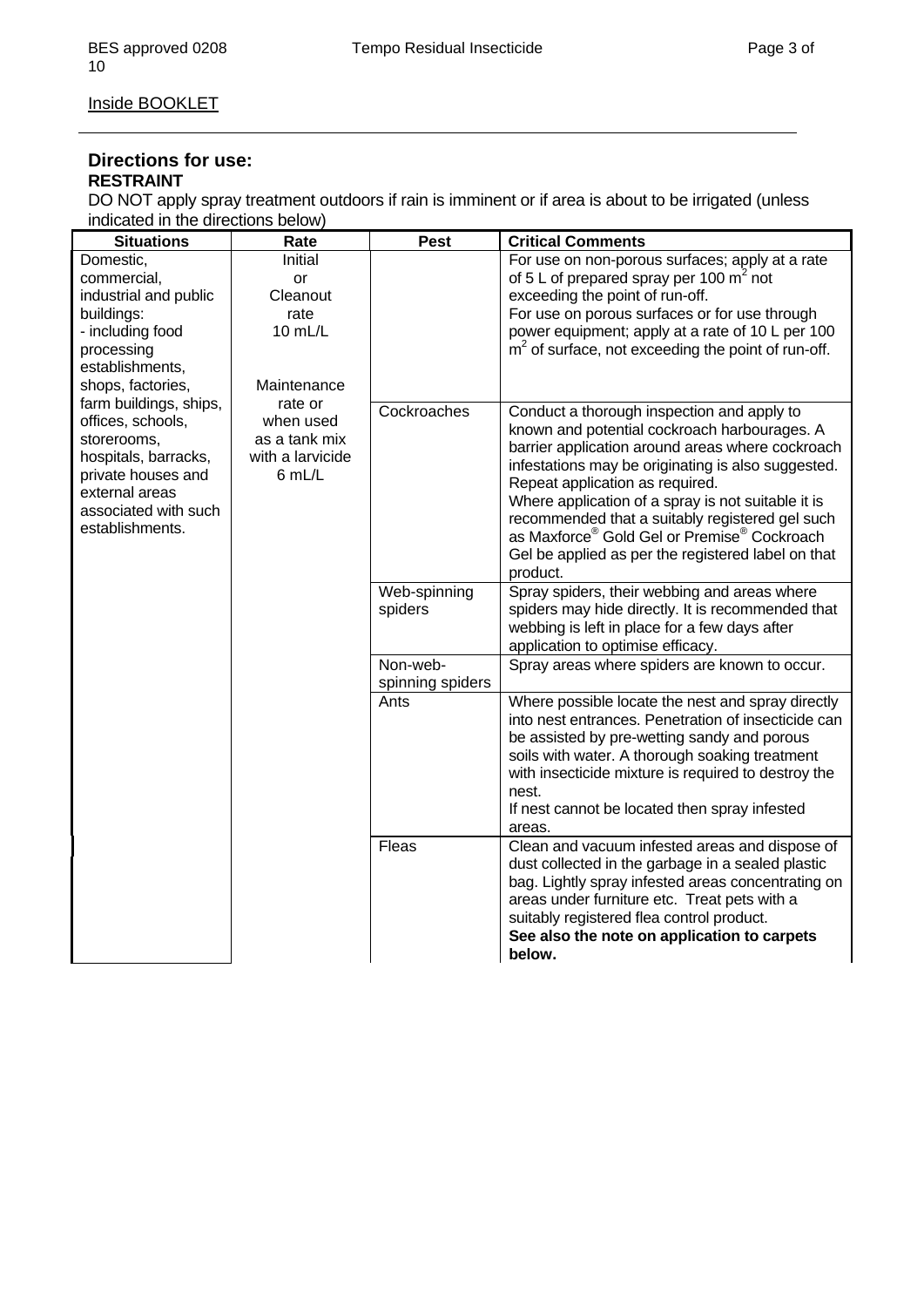| Mosquitoes and<br><b>Flies</b> | Spray surfaces where flies and mosquitoes are<br>known to come to rest.<br>Flies – include external surfaces that are<br>exposed to the morning sun.<br>Mosquitoes - spray walls, awnings, fences and                                                                                                                                                                                                                                                                                                                           |
|--------------------------------|---------------------------------------------------------------------------------------------------------------------------------------------------------------------------------------------------------------------------------------------------------------------------------------------------------------------------------------------------------------------------------------------------------------------------------------------------------------------------------------------------------------------------------|
|                                | vegetated areas in proximity to buildings.<br>Note: The perception of the level of control of<br>flying insects achieved within any given area<br>treated with a residual surface spray will be<br>affected by the extent of in-migration of<br>individuals from external (un-treated) areas. A<br>residual surface spray will only control those<br>insects that alight on the treated surfaces and<br>therefore complete elimination of flying insects<br>from the treated area should not necessarily<br>always be expected. |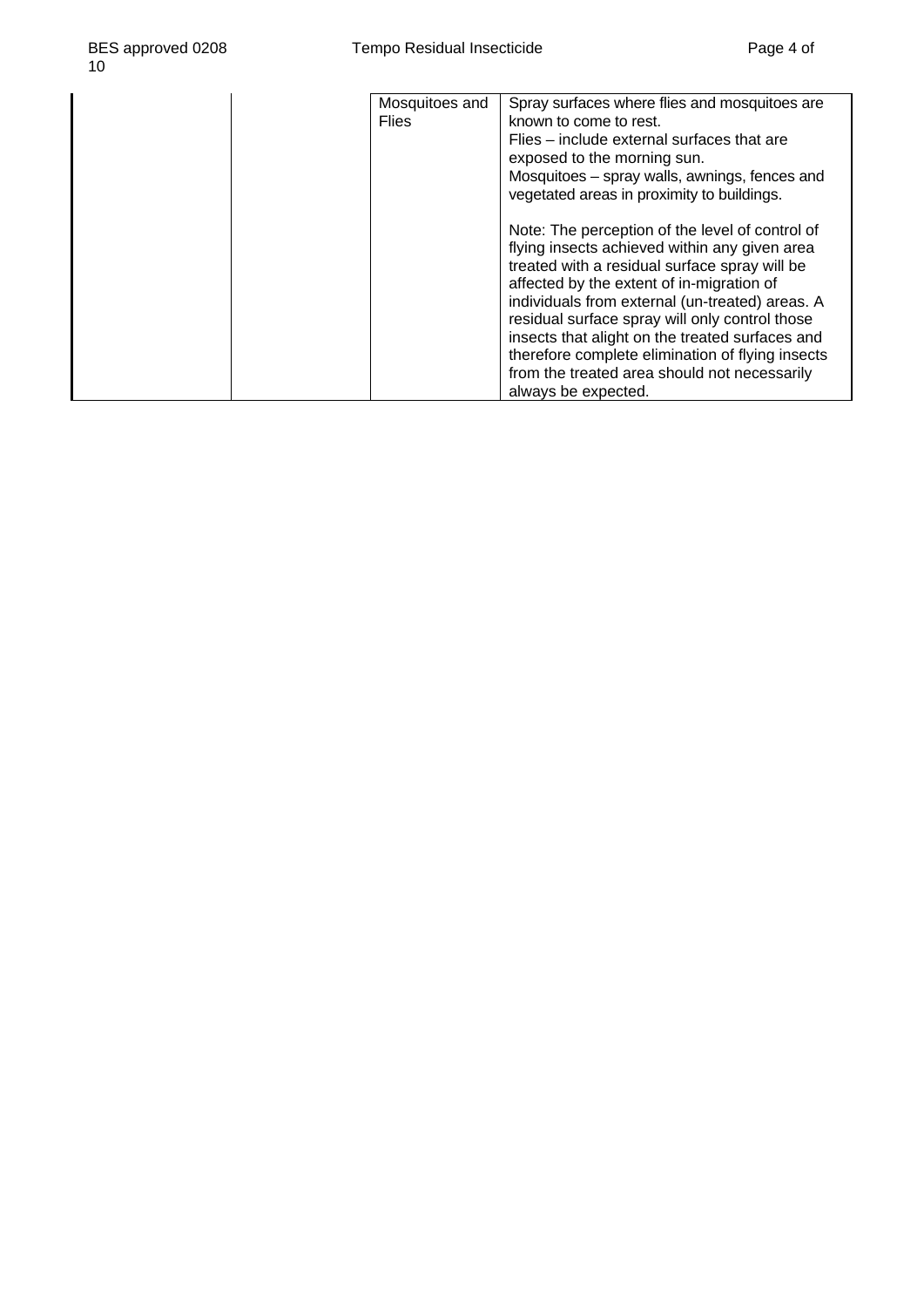| Inside booklet contd. |  |
|-----------------------|--|
|                       |  |

| Directions For Use (Contd): |  |
|-----------------------------|--|
|-----------------------------|--|

| <b>Situations</b>                                                                                                                                                                                                 | Rate                                                                               | <b>Pest</b>                              | <b>Critical Comments</b>                                                                                                                                                                                                                                                                                                                                                                                                                                                                                                                                                                                                                                                                   |
|-------------------------------------------------------------------------------------------------------------------------------------------------------------------------------------------------------------------|------------------------------------------------------------------------------------|------------------------------------------|--------------------------------------------------------------------------------------------------------------------------------------------------------------------------------------------------------------------------------------------------------------------------------------------------------------------------------------------------------------------------------------------------------------------------------------------------------------------------------------------------------------------------------------------------------------------------------------------------------------------------------------------------------------------------------------------|
| Domestic,<br>commercial, industrial<br>and public buildings:<br>- including food<br>processing<br>establishments,<br>shops, factories,                                                                            | Initial<br>or<br>Cleanout<br>rate<br>10 mL/L                                       | Silverfish                               | Direct spray to areas of potential and existing<br>infestations eg under skirting boards and<br>furniture where dark conditions may favour<br>silverfish populations.<br>If spraying inside cupboards or storage areas<br>remove clothing and utensils etc before<br>spraying.                                                                                                                                                                                                                                                                                                                                                                                                             |
| ships, offices,<br>schools, storerooms,<br>hospitals, barracks,                                                                                                                                                   | Maintenance<br>rate or<br>when used<br>as a tank mix<br>with a larvicide<br>6 mL/L | <b>Crickets</b>                          | Spray infested areas. In addition a barrier<br>treatment can be sprayed across areas where<br>these pests enter buildings.                                                                                                                                                                                                                                                                                                                                                                                                                                                                                                                                                                 |
| private houses and<br>external areas                                                                                                                                                                              |                                                                                    | Clothes moths                            | Spray surfaces in areas where clothes are<br>stored. DO NOT spray the clothes themselves.                                                                                                                                                                                                                                                                                                                                                                                                                                                                                                                                                                                                  |
| associated with such<br>establishments.                                                                                                                                                                           |                                                                                    | Carpet beetles                           | Apply to infested carpets particularly in areas of<br>little or no traffic and underneath windows<br>where adult beetles may be entering the<br>building.<br>See also the note on application to carpets<br>below.                                                                                                                                                                                                                                                                                                                                                                                                                                                                         |
|                                                                                                                                                                                                                   |                                                                                    | <b>Bedbugs</b>                           | Apply to the bed-frame and walls, cracks,<br>crevices and skirting boards in the vicinity of the<br>bed.                                                                                                                                                                                                                                                                                                                                                                                                                                                                                                                                                                                   |
|                                                                                                                                                                                                                   |                                                                                    | <b>Stored Product</b><br>Pests           | The use of this product in the control of stored<br>product pests should be considered part of an<br>integrated strategy to prevent development of<br>insect populations. Best results will be obtained<br>where good hygiene is maintained. Infested<br>areas should be cleaned prior to application and<br>regularly cleaned thereafter to reduce food<br>sources for pests.<br>When treating for beetle pests pay special<br>attention to sheltered areas such as cracks and<br>crevices, under furniture and equipment, floors,<br>walls and shelves. Adult moths can be<br>controlled by applying this product to walls and<br>surfaces where the flying adult moths come to<br>rest. |
|                                                                                                                                                                                                                   | 10 mL/L                                                                            | Millipedes                               | Apply as a coarse spray to infested areas.                                                                                                                                                                                                                                                                                                                                                                                                                                                                                                                                                                                                                                                 |
| External areas and<br>surrounds of<br>domestic,<br>commercial and<br>public buildings and<br>structures, untended<br>verges, surrounds of<br>sporting venues etc<br>(and other areas<br>where ticks are<br>found) | 10 mL/L                                                                            | Paralysis tick<br>(Ixodes<br>holocyclus) | Apply to outside surfaces of buildings and<br>surrounds including but not limited to<br>foundations, soil, turf, trunks of woody<br>ornamentals and other areas where ticks<br>congregate or have been seen.<br>This treatment is intended to control ticks which<br>are present at the time of application. Repeat<br>application may be required during times of high<br>tick activity.<br>When used in domestic garden situations<br>where domestic pets are present it is<br>recommended that the animals also be treated<br>with an appropriately registered<br>ectoparasiticide.                                                                                                     |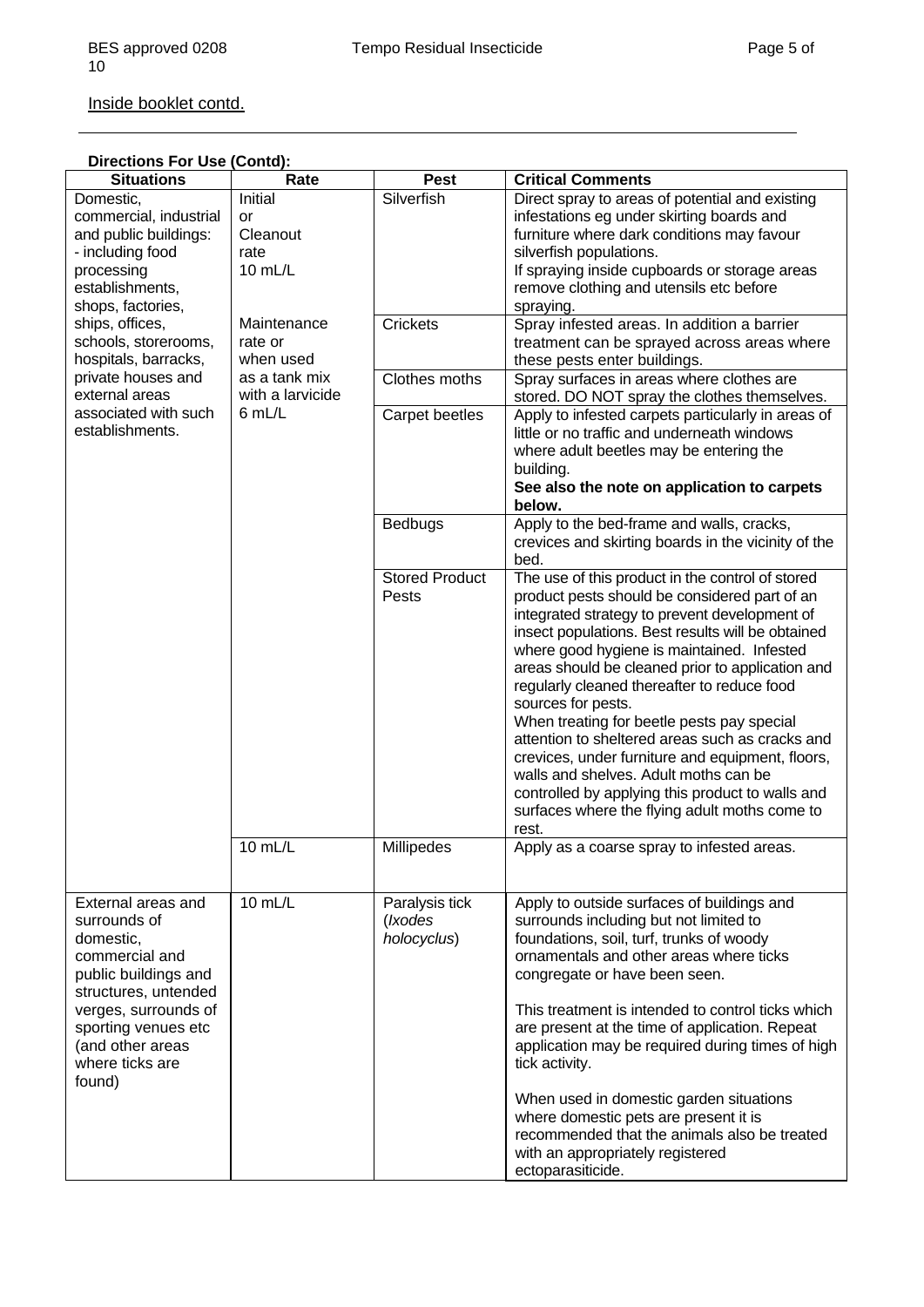#### Inside booklet cont.

| <b>Situations</b> | Rate                           | <b>Pest</b>                   | <b>Critical Comments</b>                           |
|-------------------|--------------------------------|-------------------------------|----------------------------------------------------|
| Turf              | 20 - 40 mL/ 100 m <sup>2</sup> | Armyworm                      | Apply to mown turf in a minimum application        |
|                   | <b>or</b>                      | Cutworm                       | volume of 200 L/ha (or 2 L/100 $m2$ ) and irrigate |
|                   | $2 - 4$ L/ha                   | Webworm                       | treated areas after application with up to 4 mm    |
|                   | or                             |                               | water.                                             |
|                   | $250 - 500$                    |                               | Use the higher rate when pest numbers are          |
|                   | mL/bowling green               |                               | very high. Repeat as necessary.                    |
|                   | 50 mL/100 m <sup>2</sup>       | Adult Billbug,                |                                                    |
|                   | or                             | <b>Adult Argentine</b>        | Application after mowing is recommended to         |
|                   | 5 L/ha                         | Stem Weevil,                  | minimise loss of insecticide in clippings.         |
|                   | or                             | Adult Scarabs,                |                                                    |
|                   | 625 mL/bowling                 | (including                    |                                                    |
|                   | green                          | African black                 |                                                    |
|                   |                                | beetle),                      |                                                    |
|                   |                                | Ants                          |                                                    |
|                   | 400 ml/ha                      | Grasshoppers                  | Apply when grasshoppers are active. Apply by       |
|                   |                                |                               | ground based equipment only. Adequate              |
|                   |                                |                               | coverage is essential for effective control.       |
| Native plants     | 6 mL/L                         | Sawfly larvae                 | Apply thoroughly as a full cover spray. Repeat     |
|                   |                                |                               | at beginning of renewed pest activity. See         |
|                   |                                |                               | note on native plants. Do not spray if it is       |
|                   |                                |                               | raining or about to rain.                          |
| Ornamental plants |                                | Grasshoppers                  | Spray plants directly when pest insects are        |
|                   |                                |                               | seen. Adequate coverage of plant is essential      |
|                   |                                |                               | for effective protection. Repeat as necessary.     |
| <b>Azaleas</b>    | $2 - 4$ mL/5 L                 | <b>Aphids</b>                 | Spray foliage thoroughly when insects are first    |
| <b>Hibiscus</b>   | water                          | Bugs (eg                      | seen or if they reappear.                          |
| Pelargoniums      |                                | passionvine                   | Spray underneath leaf surfaces.                    |
| Roses             |                                | hopper,                       | DO NOT spray if it is raining or about to rain.    |
|                   |                                | mealybug, lace                |                                                    |
|                   |                                | bug)                          |                                                    |
|                   |                                | Caterpillars<br>Garden weevil |                                                    |
|                   |                                |                               |                                                    |
|                   |                                |                               |                                                    |
|                   |                                | Whiteflies<br><b>Thrips</b>   |                                                    |

#### **NOT TO BE USED FOR ANY PURPOSE, OR IN ANY MANNER, CONTRARY TO THIS LABEL UNLESS AUTHORISED UNDER APPROPRIATE LEGISLATION.**

#### **WITHHOLDING PERIOD DO NOT GRAZE TREATED AREAS OR FEED GRASS CLIPPINGS FROM TREATED AREAS TO ANIMALS INCLUDING POULTRY**

#### **GENERAL INSTRUCTIONS**

**Mixing:** Add the required quantity of Tempo Residual Insecticide to water while stirring.

**Application:** Do not spray the moving parts of any machinery, electric motors or switchgear with the waterbased product.

#### **Note on application to carpets:**

Whilst carpets are regarded as porous surfaces, excessive liquid application may produce water-stains and therefore the non-porous surface rate should be adopted if possible.

Hence for short pile carpet, the 5 L dilution rate (per 100 m<sup>2</sup>) should be sufficient. However, for long pile or shag carpet, the 10 L dilution rate (per 100 m<sup>2</sup>) may be required, to ensure effective penetration and application to all of the carpet-pile. Since carpets vary in their thickness, colour and material it is recommended that a small, inconspicuous area of carpet be sprayed and allowed to dry first to ensure that staining will not occur. Allow treated carpets to dry before resuming activity on them.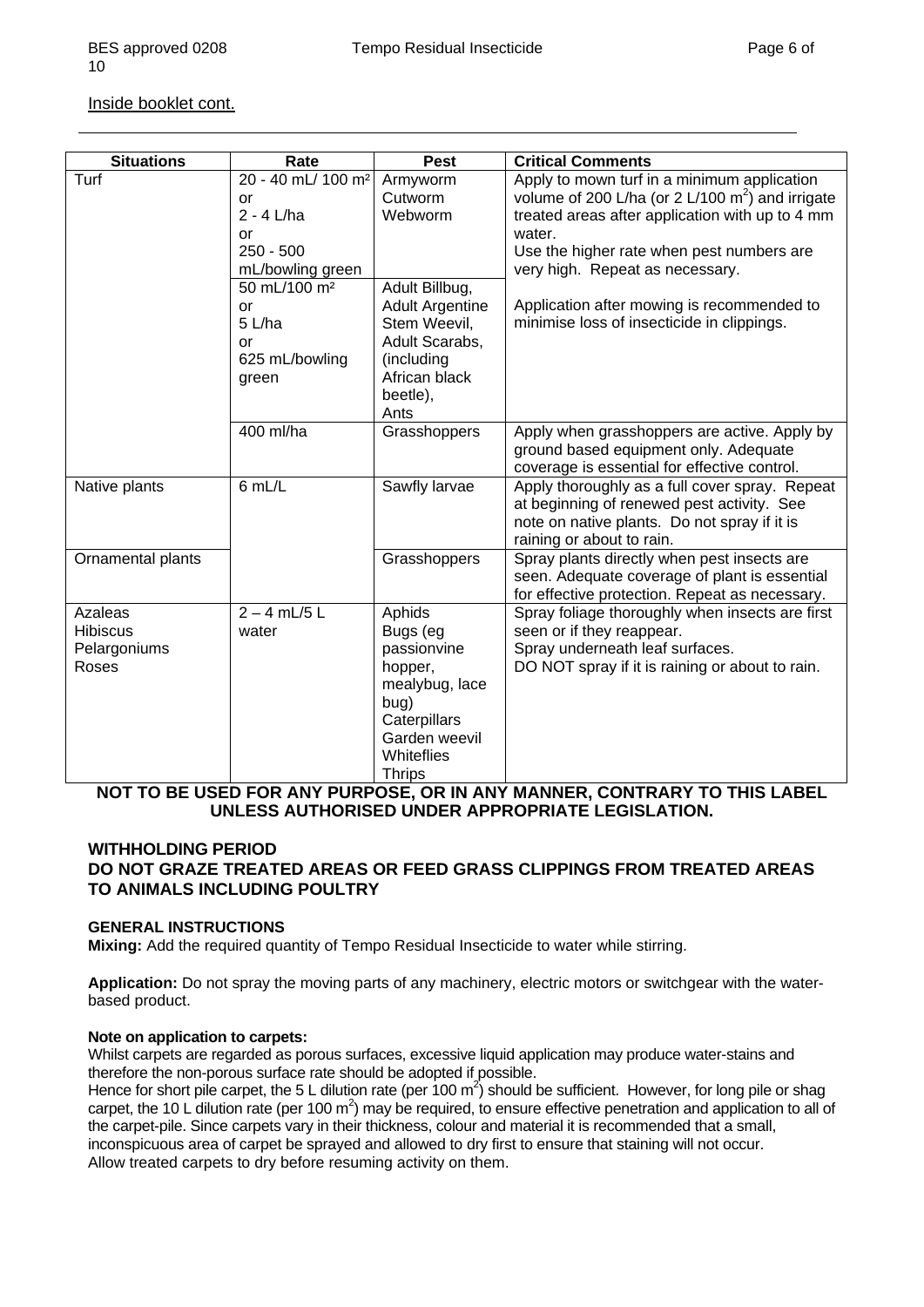#### Inside booklet

#### **Note on native plants and ornamentals:**

Tempo Residual Insecticide has been used on a wide range of ornamental plant species without damage. However, some species and varieties are particularly sensitive to chemical sprays and as this is often related to local conditions; it is advisable to treat only a small number of plants first, in order to ascertain their reaction before treating the whole target group.

#### **GENERAL PRECAUTIONS:**

- For surface treatment only  $-$  do not spray into the atmosphere using foggers or other devices designed to create an aerosol.
- When using in animal houses do not spray directly onto livestock, their food, water, litter, feed bins, or surfaces that are accessible to the stock.
- Do not spray directly on humans, exposed food or food utensils or food preparation areas.
- Avoid contact of spray with timber to which a stain-finish is subsequently to be applied, unless the owner is notified that the timber will need additional preparation, consistent with that if water alone had contacted the timber. (Evidence of water contact on timber is sometimes only evident once the stain has been applied).
- BEFORE USE Remove or cover all exposed foodstuffs. Cover all dishes and utensils and surfaces where food is prepared.
- **AFTER USE**

#### Thoroughly ventilate treated areas. Clean up thoroughly before processing/serving resumes.

**USE AS A RESIDUAL SURFACE TREATMENT FOR CONTROL OF STORED-PRODUCT PESTS:**  The following measures should be observed:

- Ensure food items in store are not exposed to spray if necessary remove food items from the area to be treated. Allow all treated surfaces to dry before replacing food items – where possible avoid spraying actual surfaces which food is likely to directly contact.
- Do NOT allow spray to contact food packaging material
- Discard any foodstuff accidentally contaminated with spray solution.

#### **INSECTICIDE RESISTANCE WARNING**

| GROUP | 3A | <b>INSECTICIDE</b> |
|-------|----|--------------------|
|       |    |                    |

For insecticide resistance management Tempo is a Group 3A insecticide. Some naturally occurring insect biotypes resistant to Tempo and other Group 3A insecticides may exist through normal genetic variability in any insect population. The resistant individuals can eventually dominate the insect population if Tempo or other Group 3A insecticides are used repeatedly. The effectiveness of Tempo on resistant individuals could be significantly reduced. Since occurrence of resistant individuals is difficult to detect prior to use, Bayer CropScience Pty Ltd accepts no liability for any losses that may result from failure of Tempo to control resistant insects.

For further information on managing insecticide resistance contact your local supplier or Bayer Environmental Science representative.

**Protection of Wildlife, Fish, Crustacea and Environment:** Dangerous to fish. Cover fish tanks before using. Do not contaminate ponds, waterways or drains with this product or used container.

**Storage and Disposal, Protection of Others:** Store in tightly closed, original container in a safe, well ventilated area, as cool as possible. Do not store for prolonged periods in direct sunlight. The method of disposal of the container depends on the container type. Read the "Storage and Disposal" instructions on the label that is attached to the container.

#### **SAFETY DIRECTIONS**

When using the prepared spray by hand-held equipment wear cotton overalls buttoned to the neck and wrist (worn over normal clothing) and a washable hat and elbow length PVC gloves. After use and before eating, drinking or smoking wash hands, arms and face with soap and water. After each days use wash gloves and contaminated clothing.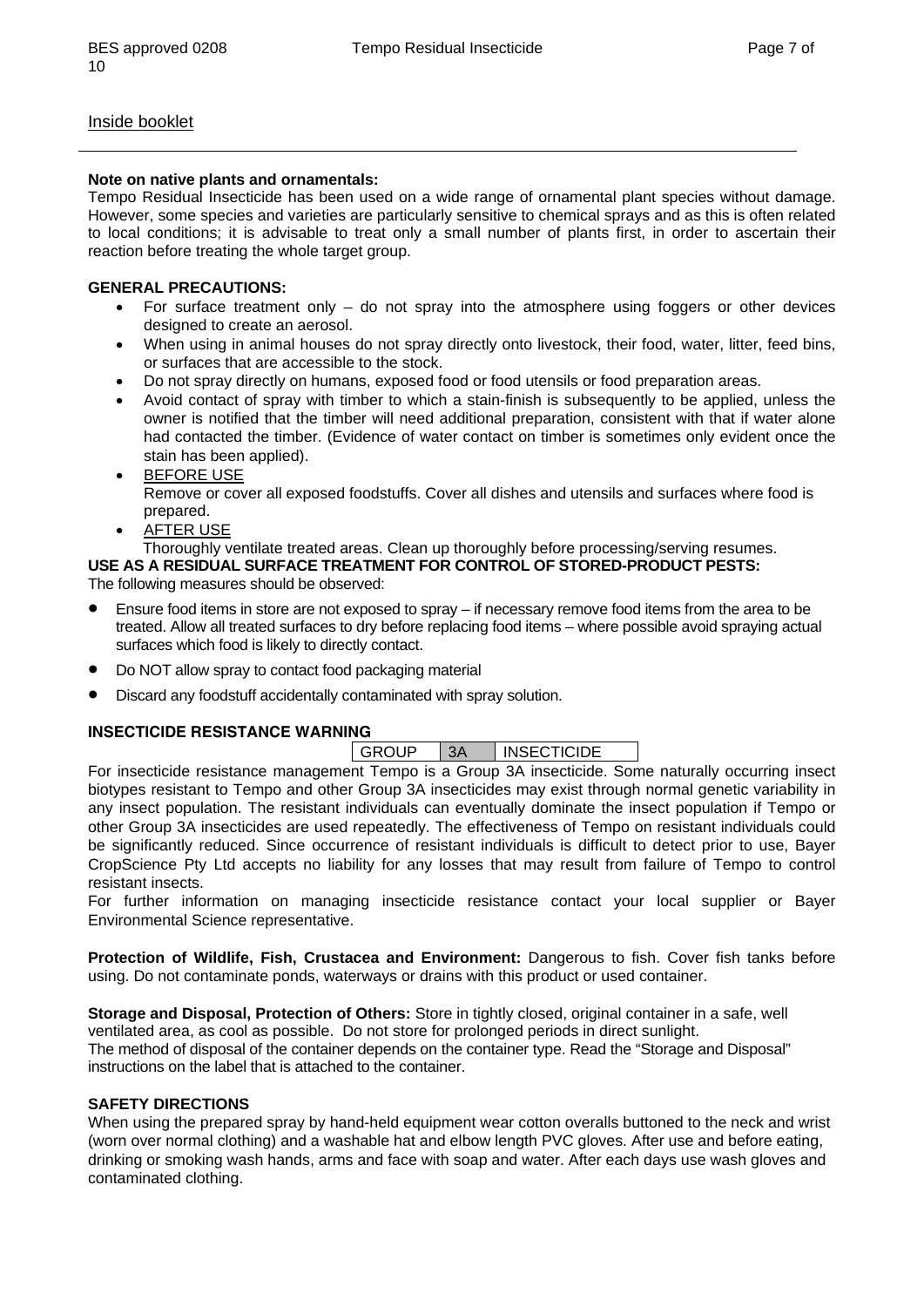#### **FIRST AID**

If poisoning occurs contact a doctor or Poisons Information Centre (Phone 131126). Remove from contaminated area. Apply artificial respiration if not breathing.

#### **MATERIAL SAFETY DATA SHEET**

Additional Information is listed in the Material Safety Data Sheet.

#### **Exclusion of Liability**

This product must be used strictly as directed, and in accordance with all instructions appearing on the label and in other reference material. So far as it is lawfully able to do so, Bayer CropScience Pty Ltd accepts no liability or responsibility for loss or damage arising from failure to follow such directions and instructions.

TEMPO<sup>®</sup> is a registered trademark of Bayer.

Bayer Environmental Science A Business Group of Bayer CropScience Pty Ltd A.B.N. 87 000 226 022 391-393 Tooronga Rd East Hawthorn, Vic. 3123 Phone: (03) 9248 6888 Fax: (03) 9248 6800 Website: www.bayeres.com.au

Batch Number: DOM: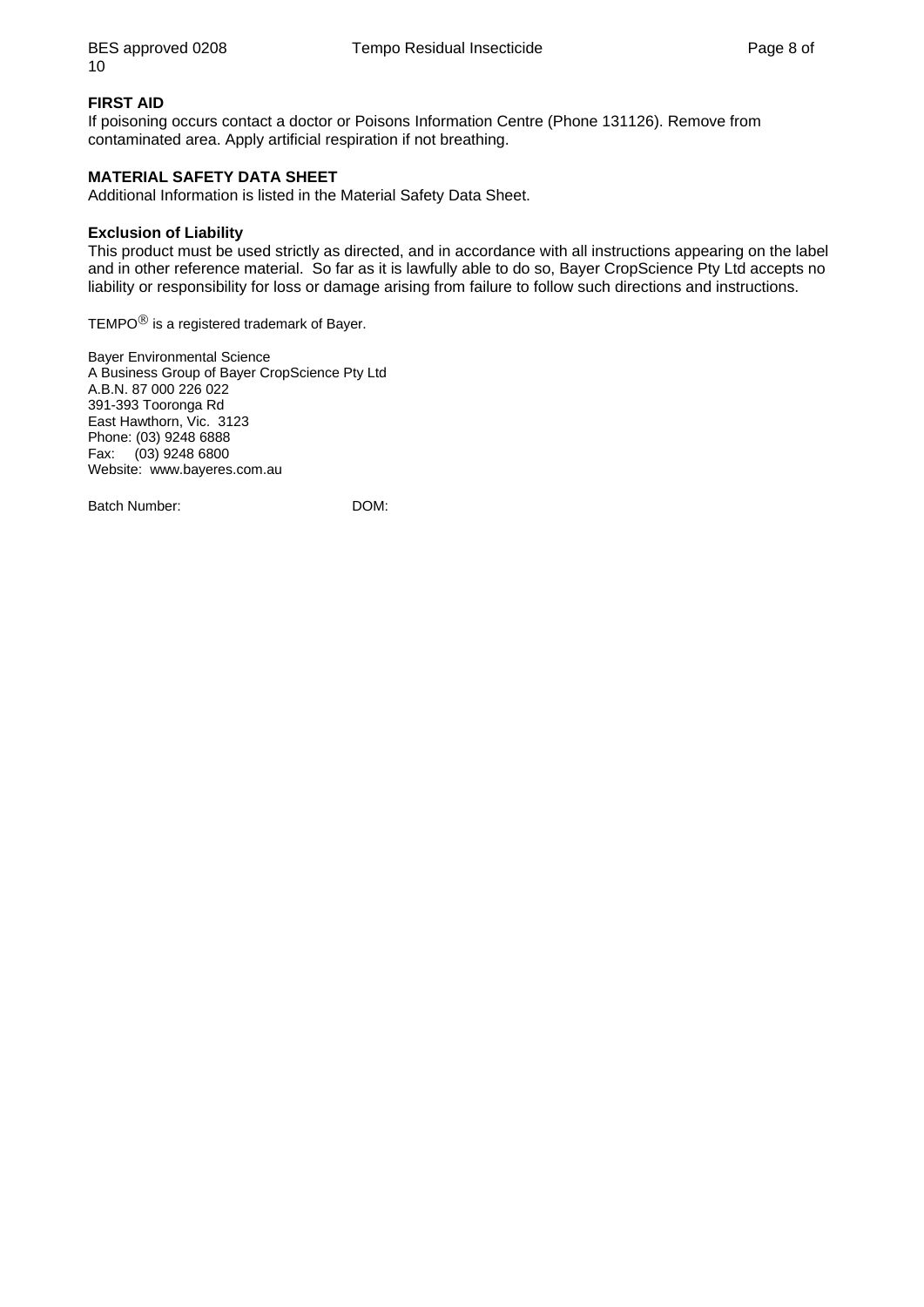#### Rear panel attached to container – 200mL, 500mL and 1L containers

### **TEMPO RESIDUAL INSECTICIDE**

**Storage and Disposal, Protection of Others:** Store in tightly closed, original container in a safe, well ventilated area, as cool as possible. Do not store for prolonged periods in direct sunlight. Rinse container before disposal. Add rinsings to spray tank. DO NOT dispose of undiluted chemicals on site. Dispose of at a local authority landfill. If no landfill is available, bury the containers below 500 mm in a disposal pit specifically marked and set up for this purpose clear of waterways, desirable vegetation and tree roots. Empty containers and product should not be burnt.

#### **SAFETY DIRECTIONS**

When using the prepared spray by hand-held equipment wear cotton overalls buttoned to the neck and wrist (worn over normal clothing) and a washable hat and elbow length PVC gloves. After use and before eating, drinking or smoking wash hands, arms and face with soap and water. After each days use wash gloves and contaminated clothing.

#### **RE-ENTRY**

Do not enter treated areas until the spray has dried.

#### **FIRST AID**

If poisoning occurs contact a doctor or Poisons Information Centre (Phone Australia 131126). Remove from contaminated area. Apply artificial respiration if not breathing.

#### **MATERIAL SAFETY DATA SHEET**

Additional Information is listed in the Material Safety Data Sheet.

#### **Exclusion of Liability**

This product must be used strictly as directed, and in accordance with all instructions appearing on the label and in other reference material. So far as it is lawfully able to do so, Bayer CropScience Pty Ltd accepts no liability or responsibility for loss or damage arising from failure to follow such directions and instructions.

#### **IMPORTANT: READ THE ATTACHED BOOKLET BEFORE USE**

APVMA Approval Number: 54134/1/0208 (1L pack size)

TEMPO® is a Registered Trademark of Bayer.

Bayer Environmental Science A Business Group of Bayer CropScience Pty Ltd A.B.N. 87 000 226 022 391-393 Tooronga Rd East Hawthorn, Vic. 3123 Phone: (03) 9248 6888 Fax: (03) 9248 6800 Website: www.bayeres.com.au

Batch Number: DOM:

For 24 hour specialist advice in an emergency only phone 1800 033 111